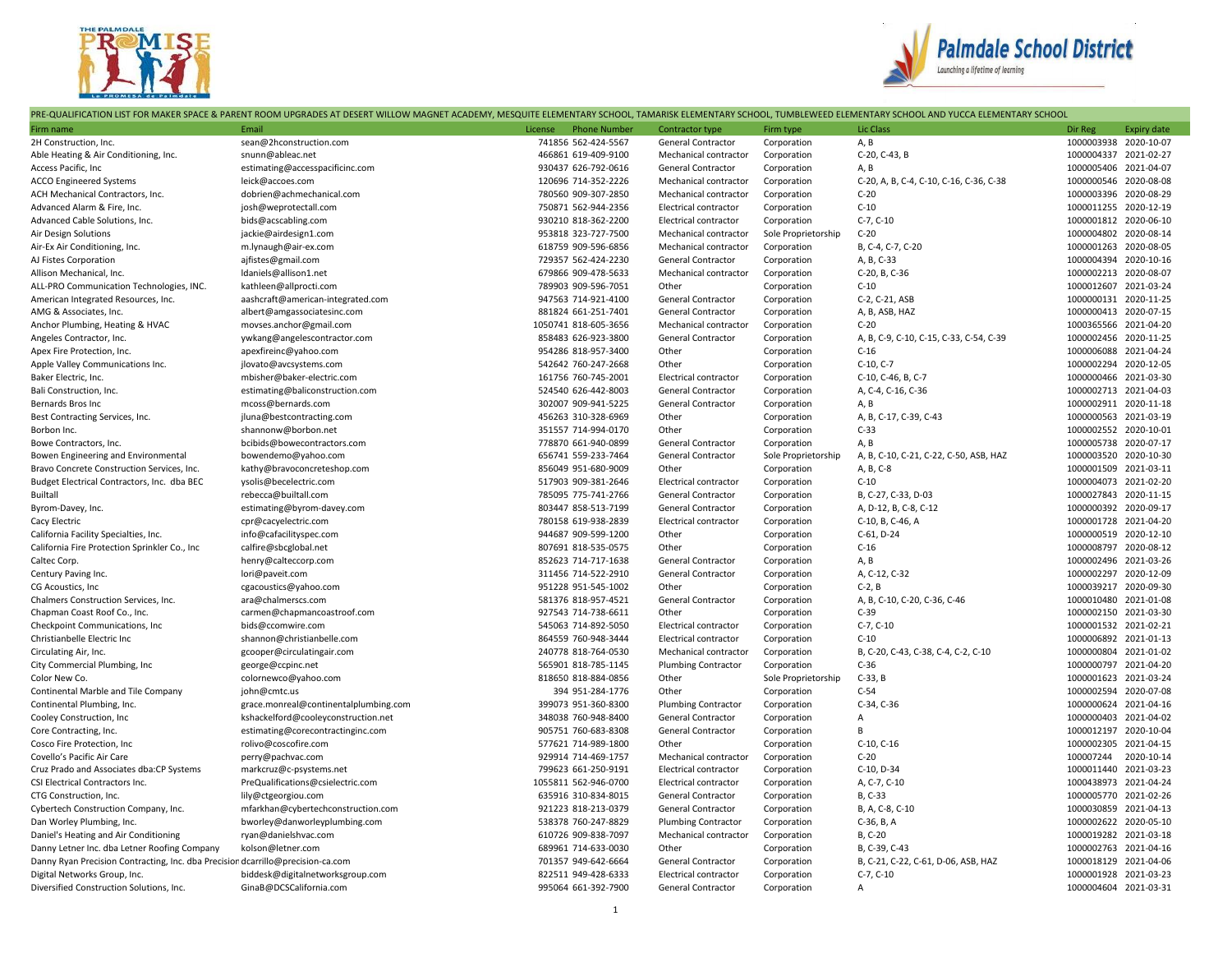



## PRE-QUALIFICATION LIST FOR MAKER SPACE & PARENT ROOM UPGRADES AT DESERT WILLOW MAGNET ACADEMY, MESQUITE ELEMENTARY SCHOOL, TAMARISK ELEMENTARY SCHOOL, TUMBLEWEED ELEMENTARY SCHOOL AND YUCCA ELEMENTARY SCHOOL

|                                                                               | <u>REQUIER REPORTED FOR MIRER SERVE &amp; FARENT ROOM OF GRADES AT DESERT MILEO M. MIRGHET AG IDEMIT, MESQUITE ELEMENTARY SCHOOL, TAMPARIS</u><br>Email |                                |                              | . בנבואובו זו זו זו זו טכו וסטב, ו סואוטנב אי בבט בנב |                                   |                       |                    |
|-------------------------------------------------------------------------------|---------------------------------------------------------------------------------------------------------------------------------------------------------|--------------------------------|------------------------------|-------------------------------------------------------|-----------------------------------|-----------------------|--------------------|
| Firm name                                                                     |                                                                                                                                                         | License<br><b>Phone Number</b> | Contractor type              | Firm type                                             | Lic Class                         | Dir Reg               | <b>Expiry date</b> |
| Econo Fence Inc.                                                              | ajohnson@econofenceinc.com                                                                                                                              | 337734 951-685-5000            | Other                        | Corporation                                           | $C-13$                            | 1000001395 2020-09-03 |                    |
| Ed Rose Construction Inc.                                                     | edroseconstruction@gmail.com                                                                                                                            | 568276 951-549-1727            | General Contractor           | Corporation                                           | A, B, C-8, C-57                   | 1000008438 2021-02-26 |                    |
| Empyrean Plumbing, Inc.                                                       | dave@empyreanplumbing.com                                                                                                                               | 879157 951-776-4616            | <b>Plumbing Contractor</b>   | Corporation                                           | C-36, C-34, C-2, B                | 1000001538 2020-10-17 |                    |
| Enko Systems, Inc.                                                            | tammyb@enkosystems.com                                                                                                                                  | 691828 909-885-7771            | Electrical contractor        | Corporation                                           | $C-10$                            | 1000001947 2020-07-01 |                    |
| <b>Enterprise Electric Datacom</b>                                            | ddiggins@enterprisecompany.com                                                                                                                          | 595996 951-296-1530            | <b>Electrical contractor</b> | Corporation                                           | $C-10$                            | 1000003059 2021-02-03 |                    |
| Environmental Construction, Inc.                                              | estimating@environcon.com                                                                                                                               | 498624 818-449-8920            | General Contractor           | Corporation                                           | A, B, C-10, C-27, HAZ, ASB        | 1000009515 2021-03-24 |                    |
| <b>Exclusive Metal Inc</b>                                                    | liz@exclusivemetalinc.com                                                                                                                               | 1055390 951-943-3948           | Other                        | Corporation                                           | C-39, C-43                        | 1000537179            | 2021-02-24         |
| <b>ExhibitOne Corporation</b>                                                 | crowley@exhibitone.com                                                                                                                                  | 834123 480-763-1002            | Other                        | Corporation                                           | $C-7$                             | 1000003232 2020-12-19 |                    |
| F.E.C. Electric Inc.                                                          | stephanie@fec-electric.com                                                                                                                              | 743507 909-793-0965            | Electrical contractor        | Corporation                                           | C-10, A, B, C-7                   | 1000004480 2020-07-29 |                    |
| Fast-Track Construction Corporation                                           | ric@ftcgc.com                                                                                                                                           | 674880 310-215-3099            | <b>General Contractor</b>    | Corporation                                           | B, C-61, D-06                     | 1000004059 2020-06-17 |                    |
| <b>Fix Painting Company</b>                                                   | aloizu@hotmail.com                                                                                                                                      | 467787 8182250633              | Other                        | Sole Proprietorship                                   | B, C-33                           | 1000001299            | 2021-01-01         |
| Franklin Mechanical Systems, Inc.                                             | seth@fmshvac.net                                                                                                                                        | 761887 951-845-1000            | Mechanical contractor        | Corporation                                           | $C-20$                            | 1000002063 2020-07-24 |                    |
| G A Abell Inc. dba Precision Electric Company                                 | estimating@precisionelectricco.com                                                                                                                      | 534116 619-390-2991            | <b>Electrical contractor</b> | Corporation                                           | A, B, C-7, C-10, C-46             | 1000002037 2020-09-20 |                    |
| G2K Construction, Inc.                                                        | Contact@G2KConstruction.com                                                                                                                             | 940662 818-889-6046            | General Contractor           | Corporation                                           | B                                 | 1000027687 2020-05-01 |                    |
| GB CONSTRUCTION INC. dba Golden Bear Construct gb@gbci.us                     |                                                                                                                                                         | 424458 310-324-3636            | General Contractor           | Corporation                                           | B, A                              | 1000003497 2020-05-28 |                    |
| GBI Electric, Inc.                                                            | ggonzalez@gbielectric.com                                                                                                                               | 927175 818-262-3669            | Electrical contractor        | Corporation                                           | B, C-10                           | 1000004950 2020-08-08 |                    |
| Giant Services Inc.                                                           |                                                                                                                                                         |                                |                              |                                                       | $C-10$                            | 1000004953 2020-07-23 |                    |
|                                                                               | brian@giantpowercomm.com                                                                                                                                | 920295 760-998-2929            | Electrical contractor        | Corporation                                           | $C-10$                            |                       |                    |
| Gold Coast Electric, Inc.                                                     | melinda@goldcoastelectric.com                                                                                                                           | 764356 661-750-1517            | <b>Electrical contractor</b> | Corporation                                           |                                   | 1000003644 2021-04-23 |                    |
| Golden Sun Enterprise, Inc.                                                   | aelikaee@goldensunfirm.com                                                                                                                              | 1052941 310-363-1015           | <b>General Contractor</b>    | Corporation                                           | A, B, C-8, C-10                   | 1000569894 2021-04-16 |                    |
| HPS Mechanical, Inc.                                                          | planroom@hpsmechanical.com                                                                                                                              | 793014 661-397-2121            | <b>Plumbing Contractor</b>   | Corporation                                           | A, B, C-4, C-20, C-34, C-36       | 1000001107 2021-04-07 |                    |
| Inland Building Construction Companies, Inc.                                  | estimating@ibccinc.com                                                                                                                                  | 405281 909-884-6276            | General Contractor           | Corporation                                           | B, C-2, C-8, C-10, C-61           | 1000001174 2020-06-26 |                    |
| Integrated Demolition and Remediation Inc.                                    | ami@idrdemo.com                                                                                                                                         | 1003504 714-340-3333           | General Contractor           | Corporation                                           | ASB, A, B, C-21, C-22             | 1000023608 2020-10-02 |                    |
| Interpipe Contracting, Inc.                                                   | info@interpipecontracting.com                                                                                                                           | 578888 619-596-7733            | <b>Plumbing Contractor</b>   | Corporation                                           | C-34, C-36                        | 1000003586 2020-12-10 |                    |
| Izurieta Fence Company, Inc.                                                  | izurietafence@aol.com                                                                                                                                   | 925951 323-661-4759            | <b>Plumbing Contractor</b>   | Corporation                                           | $C-13$                            | 1000009221 2020-11-25 |                    |
| J B Bostick Company, Inc.                                                     | greg@jbbostick.com                                                                                                                                      | 341573 714-238-2121            | Other                        | Corporation                                           | $C-12, C-8$                       | 1000000734 2021-02-26 |                    |
| <b>JAM Corporation</b>                                                        | geoff.szabo@jamfire.com                                                                                                                                 | 791060 626-256-4400            | Electrical contractor        | Corporation                                           | B, C-10, C-16, C-7                | 1000005174 2020-09-16 |                    |
| K F Y UNITED MECHANICAL CONTRACTORS, INC. db jeremy@umcontractors.com         |                                                                                                                                                         | 759496 805-583-1010            | General Contractor           | Corporation                                           | B, C-20                           | 1000004362 2021-01-16 |                    |
| Kemcorp Construction, Inc.                                                    | melissa@kemcorp.net                                                                                                                                     | 934522 909-947-0639            | General Contractor           | Corporation                                           | A, B                              | 1000002295 2020-08-07 |                    |
| Klassen Corporation                                                           | katiea@klassencorp.com                                                                                                                                  | 350573 661-489-4999            | General Contractor           | Corporation                                           | B, C-8, C-51                      | 1000000636 2021-01-02 |                    |
| <b>KYA Services LLC</b>                                                       | trinity.lott@thekyagroup.com                                                                                                                            | 984827 714-881-2603            | General Contractor           | Partnership                                           | B, C-15                           | 1000003379 2021-01-02 |                    |
| Leonida Builders Inc                                                          | panikos@leonidabuilders.com                                                                                                                             | 896772 951-532-7717            | General Contractor           | Corporation                                           | A, B, C-8                         | 1000025666 2021-01-06 |                    |
| Lifetime Industries, Inc. dba: Parkwest Construction stephanie@parkwestco.com |                                                                                                                                                         | 580133 909-798-1333            | General Contractor           | Corporation                                           | A, B, C-7, C-10                   | 1000004472 2020-07-30 |                    |
| Mack P and S Construction, Incorporated                                       | jennbmack@gmail.com                                                                                                                                     | 995324 951-674-1267            | <b>Plumbing Contractor</b>   | Corporation                                           | A, B, C-36                        | 1000004137 2020-05-30 |                    |
|                                                                               |                                                                                                                                                         |                                |                              |                                                       |                                   |                       |                    |
| Maranatha Sheet Metal, Inc.                                                   | kelly@maranathasheetmetal.com                                                                                                                           | 915024 714-602-7764            | Other                        | Corporation                                           | $C-43$                            | 1000030456 2020-07-22 |                    |
| <b>Mariscal Painting</b>                                                      | mariscal-painting@hotmail.com                                                                                                                           | 899391 626-454-4761            | General Contractor           | Corporation                                           | B, C-33                           | 1000014481 2021-01-23 |                    |
| Medallion Contracting, Inc.                                                   | barbara@medallioncontractinginc.com                                                                                                                     | 567084 661-949-3205            | General Contractor           | Corporation                                           | B                                 | 1000000951 2021-03-23 |                    |
| Menemsha Solutions                                                            | jnovak@menemshasolutions.com                                                                                                                            | 647870 310-678-2345            | General Contractor           | Corporation                                           | B                                 | 1000063861 2021-04-03 |                    |
| Mesa Energy Systems                                                           | rarellano@emcor.net                                                                                                                                     | 611215 661-335-1500            | Mechanical contractor        | Corporation                                           | C-36, C-20, C-10, B, C-38         | 1000002425 2020-08-14 |                    |
| Michael Venosta Plumbing                                                      | kelly@michaelvenostaplumbing.com                                                                                                                        | 969247 408-842-4004            | <b>Plumbing Contractor</b>   | Sole Proprietorship                                   | $C-36$                            | 1000038998 2021-02-03 |                    |
| NKS Mechanical Contracting, Inc.                                              | veronica@nksmechanical.com                                                                                                                              | 865725 714-281-5123            | General Contractor           | Corporation                                           | B, C-20                           | 1000003330 2021-01-03 |                    |
| Novus Construction                                                            | winni@novusconstruction.com                                                                                                                             | 528475 818-700-2649            | <b>General Contractor</b>    | Corporation                                           | B, C-9                            | 1000000684 2021-03-19 |                    |
| Oakview Constructors, Inc.                                                    | tammy@oakviewci.com                                                                                                                                     | 462847 909-795-0990            | General Contractor           | Corporation                                           | B, C-8                            | 1000024003 2021-03-02 |                    |
| Ohno Construction Company                                                     | ohnocc@comcast.net                                                                                                                                      | 833470 619-278-8824            | General Contractor           | Corporation                                           | A, B, C-12, C-27, D-12            | 1000000584 2021-02-20 |                    |
| Pacific Contractors Group, Inc.                                               | pacificcontractorsinc@gmail.com                                                                                                                         | 927973 818-993-5899            | General Contractor           | Corporation                                           | B, C-33                           | 1000002862 2020-11-04 |                    |
| Painting & Decor, Inc.                                                        | painting.decor@cox.net                                                                                                                                  | 276640 949-888-2565            | General Contractor           | Corporation                                           | B, C-33                           | 1000002852 2021-02-05 |                    |
| Pathway Communications LTD                                                    | beckyt@pcomus.com                                                                                                                                       | 868539 619-847-0169            | Electrical contractor        | Partnership                                           | $C-7$                             | 1000001958 2020-09-25 |                    |
| Paul C Miller Construction Co., Inc.                                          | andrea@millercon.com                                                                                                                                    | 933449 909-484-1009            | <b>General Contractor</b>    | Corporation                                           | B                                 | 1000002747 2020-12-17 |                    |
| Penn Air Control Inc.                                                         | marissa@pennairgroup.com                                                                                                                                | 348326 714-220-9091            | Other                        | Corporation                                           | $C-20$                            | 1000004883 2020-07-22 |                    |
| <b>PGC Construction inc</b>                                                   | pgcconstruction1@gmail.com                                                                                                                              | 829086 951-545-1234            | Mechanical contractor        | Corporation                                           | $C-43$                            | 1000036314 2020-08-02 |                    |
| Piana Construction & Painting                                                 | pianaconstruction@sbcglobal.net                                                                                                                         | 731555 818-488-1740            | Other                        | Corporation                                           | B, C-33                           | 1000002822 2021-02-24 |                    |
|                                                                               |                                                                                                                                                         |                                |                              |                                                       |                                   |                       |                    |
| Pipe Constructors Inc.                                                        | SSTANLEY@PIPECONSTRUCTORS.COM                                                                                                                           | 533268 951-928-2211            | <b>Plumbing Contractor</b>   | Corporation                                           | A, B, C-16, C-36                  | 1000001254 2021-04-08 |                    |
| Platinum Construction, Inc.                                                   | nwalker@platconinc.com                                                                                                                                  | 870864 714-527-0700            | Other                        | Corporation                                           | A, B, C-9, C-10, C-20, C-35, C-36 | 1000006755 2021-01-08 |                    |
| Plumbing Systems West, Inc. DBA: Mechanical Insul: heather@mechinsulation.net |                                                                                                                                                         | 992207 909-794-3823            | <b>Plumbing Contractor</b>   | Corporation                                           | B, C-2, C-36                      | 1000009254 2021-03-17 |                    |
| PMK Professional Inc.                                                         | maziyar@pmkpro.com                                                                                                                                      | 959668 949-679-9800            | <b>Electrical contractor</b> | Corporation                                           | $C-7, C-10$                       | 1000004512 2020-10-21 |                    |
| Polychrome Construction Inc.                                                  | info@polychromepainting.com                                                                                                                             | 993826 818-831-8308            | Other                        | Corporation                                           | $C-33$                            | 1000020697 2021-03-31 |                    |
| Precision Air Balance Co., Inc.                                               | kfox@precisionairbalance.com                                                                                                                            | 633805 714-630-3796            | Mechanical contractor        | Corporation                                           | C-61, D-62, C-20                  | 1000000337            | 2021-04-20         |
| Preferred Ceilings, Inc.                                                      | zoila@preferredceilings.com                                                                                                                             | 705630 714-255-9336            | Other                        | Corporation                                           | A, B, C-2, C-10, D-50             | 1000001964 2020-10-29 |                    |
| Presidential Fire Protection, Inc.                                            | samantha@presidentialfireprotection.com                                                                                                                 | 847133 916-379-9199            | Other                        | Corporation                                           | $C-16$                            | 1000003447 2020-07-15 |                    |
|                                                                               |                                                                                                                                                         |                                |                              |                                                       |                                   |                       |                    |